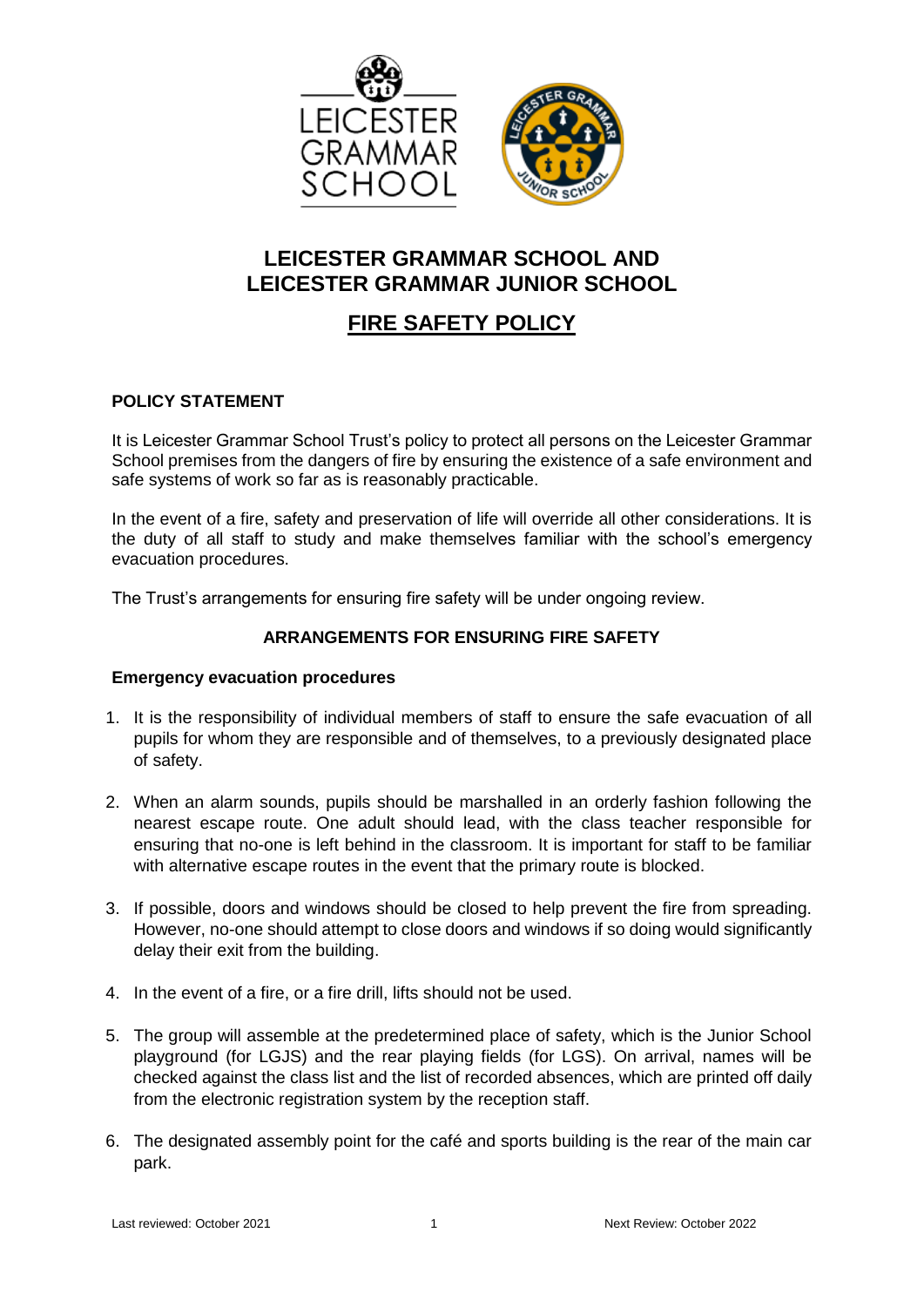- 7. The reception staff at LGJS and LGS are responsible for providing class lists, a list of current day absences, a staff list and the visitors' book. These documents are then used to carry out a roll call of everyone evacuated from the building.
- 8. Staff are responsible for ensuring that the designated route by which the fire brigade would access the building remains clear at all times.
- 9. Anyone who requires assistance in exiting the building, either as a result of a disability or an injury, should be escorted by a member of staff.
- 10. Able bodied pupils and staff should be allowed to leave the building first, with anyone who requires assistance following more slowly.
- 11. Staff and pupils with disabilities which are likely to affect their ability to hear and respond to the fire alarm, or their ability to exit the building unaccompanied during an emergency evacuation should have in place an Individual Evacuation Plan which has been drawn up by the Head of Site Services in dialogue with the School Nurse and appropriate Academic staff, and discussed with the individual concerned.
- 12. Visitors are provided with information about Fire Evacuation procedures when they sign in and are asked to make staff aware if they have any impairment which may affect their ability to hear or respond to the fire alarm.
- 13. If it is not possible to evacuate an individual from the building, for example due to inability to descend from the first floor using the stairs, they should be escorted to a place of safety, usually a refuge point at the top of a stairwell. A member of staff should remain with them, and the fire brigade be informed who is still in the building, and where they are.
- 14. On leaving the building, everyone must congregate at the muster points, for the register to be taken.
- 15. As a general rule, if someone is unaccounted for, the building should not be re-entered but information should be given to the fire brigade for them to make a search.
- 16. In the event of a fire, nobody should re-enter the building until being given express permission to do so by the senior fire officer present.
- 17. Following a fire drill, nobody should re-enter the building until being given express permission by a member of the Senior Management Team.

### **MONITORING OF THE FIRE ALARM SYSTEM AND CALLING THE FIRE BRIGADE**

1. The School's fire alarm is monitored by a third party monitoring company. In the event that the fire alarm is triggered during the school day, the monitoring company telephones the school to check whether it is a false alarm or a genuine fire, before contacting the fire brigade. If the fire alarm is triggered at night, the monitoring company assumes that there is a fire and contacts the fire brigade.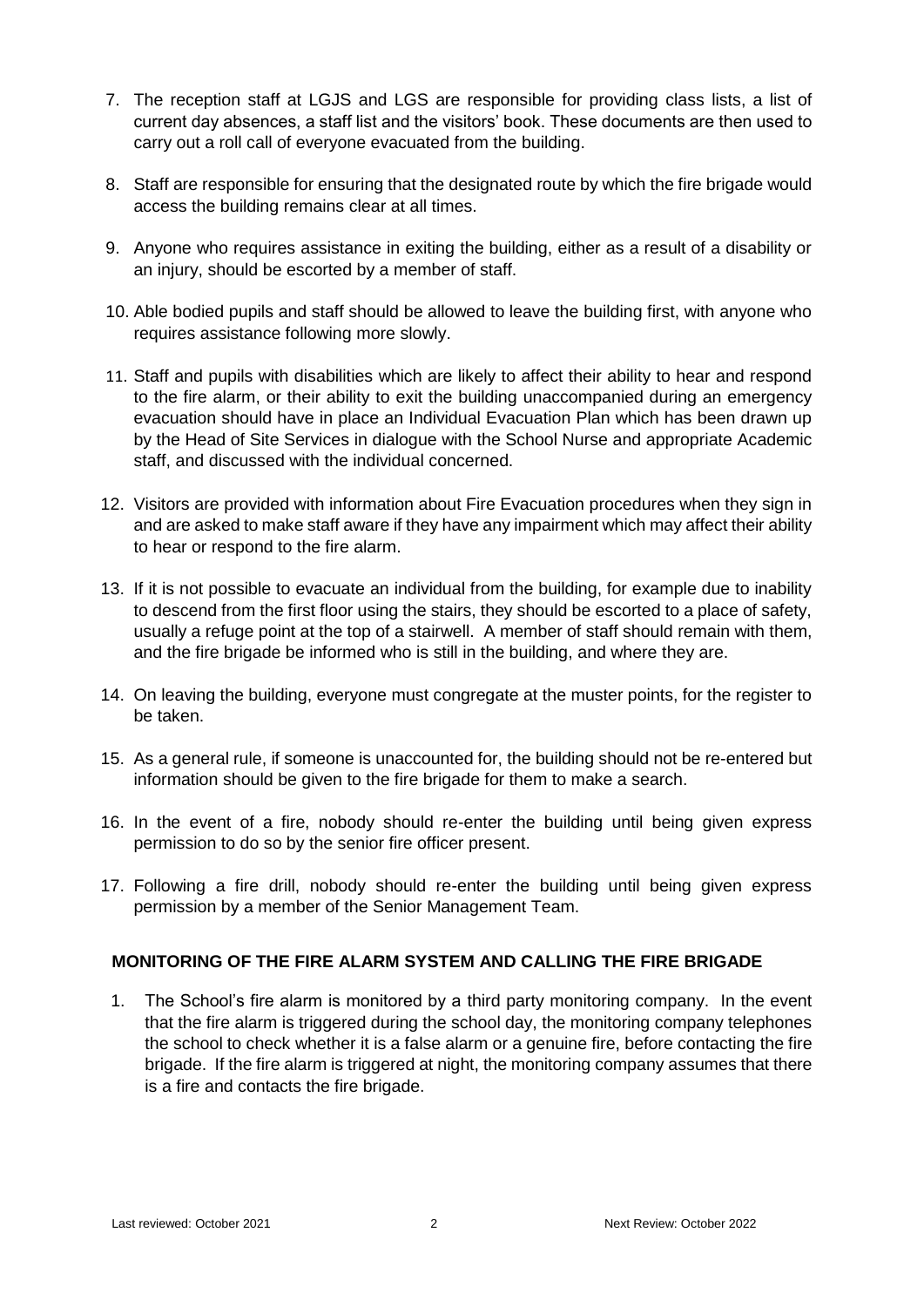#### **FIRE WARNING EQUIPMENT**

- 1. The School is equipped with fire warning devices designed to activate the school's alarm system in the event of a fire. The warning of a fire will be a bell similar to that sounded at change of lessons, but which will sound continuously.
- 2. Red fire break glass points are located throughout the building, normally located adjacent entrances and exits. In the event of a fire, the glass should be broken and the school alarm will automatically sound.

## **FIRE-FIGHTING EQUIPMENT**

- 1. Fire-fighting equipment (commonly known as "fire extinguishers") is located throughout the School. Different appliances are designed for different applications and conditions; this will have been taken into account with respect to their positioning. The main purpose of fire extinguishers is to clear a path to an exit.
- 2. Staff will receive training in the safe operation of portable fire-fighting equipment and the appropriate applications for particular items.
- 3. No attempt should ever be made to tackle a fire unless it is very minor and poses no significant threat to the occupants of the building.
- 4. Fire-fighting equipment is checked regularly, and is maintained by a suitably qualified contractor. Records are kept by the Head of Site Services.

### **EVACUATION DRILLS AND EQUIPMENT TESTS**

- 1. There will be regular, recorded, drills to test the emergency evacuation procedures, usually once per term.
- 2. The audible fire alarm, emergency lighting and fire call buttons are tested in rotation on a weekly basis by the Site services team, and records retained.

### **STAFF TRAINING**

- 1. Every fire evacuation, whether planned or unplanned should be treated as a training opportunity for staff and pupils.
- 2. The Senior Leadership Team and Facilities Services Manager will review every evacuation and consider what can be learnt from it.
- 3. Staff training on the use of fire extinguishers will take place on a three yearly basis.
- 4. The Trust has a suitably experienced site staff. Where additional expertise are required, the Trust will seek independent expert advice.

### **GOOD HOUSEKEEPING**

1. Staff should follow good housekeeping practices, including those listed below, which can eliminate or reduce many fire risks: